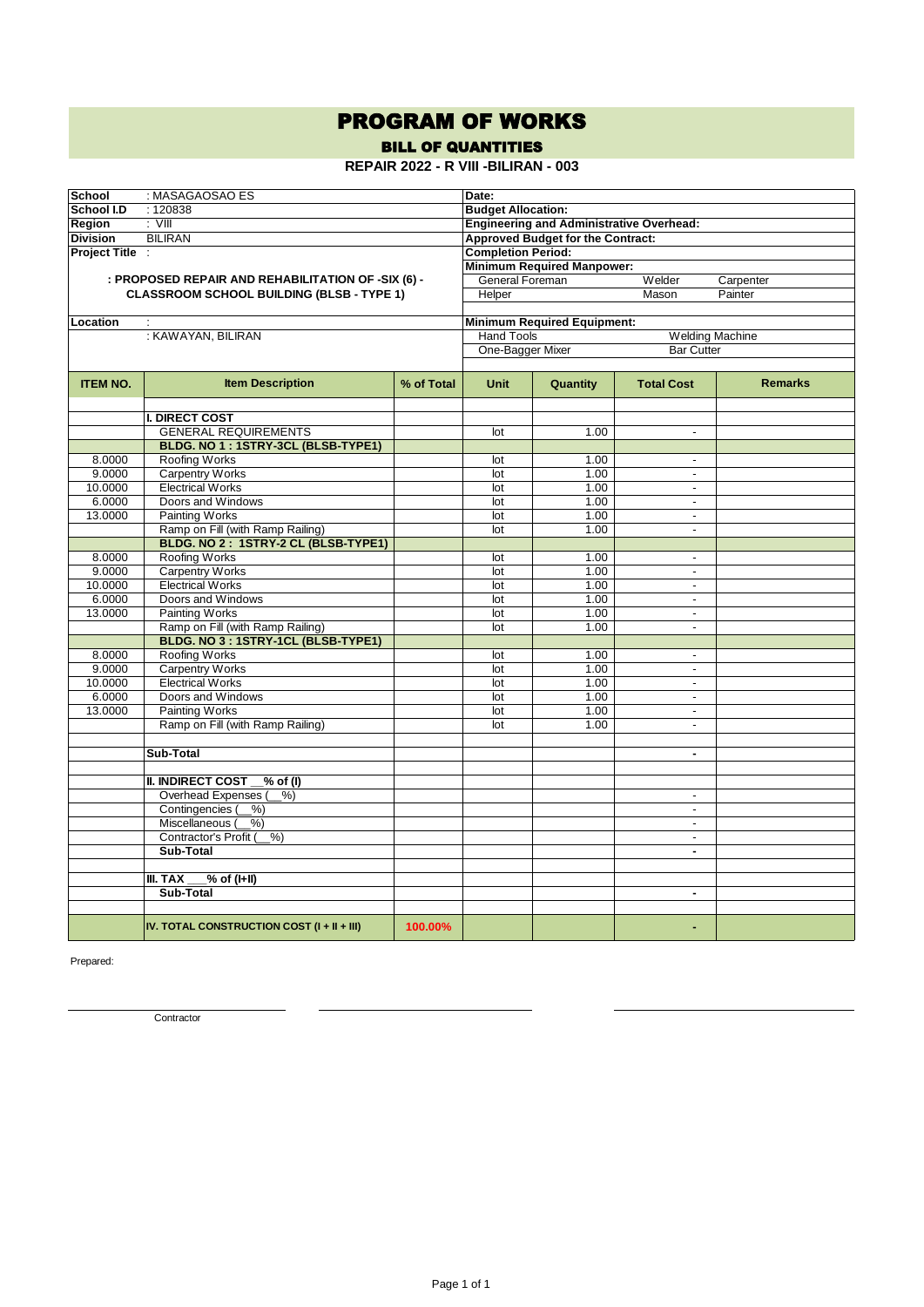## PROGRAM OF WORKS

## DETAILED COST ESTIMATE

**: PROPOSED REPAIR AND REHABILITATION OF -SIX (6) - CLASSROOM SCHOOL BUILDING (BLSB - TYPE 1)**  PROJECT : MASAGAOSAO ES : KAWAYAN, BILIRAN SCHOOL LOCATION

: DEPARTMENT OF EDUCATION OWNER

| <b>ITEM NO.</b>  | <b>DESCRIPTION</b>                                                      | <b>UNIT</b> | QTY                     |                 | <b>UNIT COST</b> |                 | <b>TOTAL COST</b> | <b>GRAND TOTAL</b>               |
|------------------|-------------------------------------------------------------------------|-------------|-------------------------|-----------------|------------------|-----------------|-------------------|----------------------------------|
|                  |                                                                         |             |                         | <b>MATERIAL</b> | <b>LABOR</b>     | <b>MATERIAL</b> | <b>LABOR</b>      |                                  |
|                  | <b>GENERAL REQUIREMENTS</b>                                             |             |                         |                 |                  |                 |                   |                                  |
|                  | Mobilization/Temporary Structures, Utilities and                        | lot         | 1.00                    |                 |                  |                 |                   |                                  |
|                  | Services/Demobilization                                                 |             |                         |                 |                  |                 |                   |                                  |
|                  | Safety and Health<br>Project Billboard                                  | lot         | 1.00                    |                 |                  |                 |                   | ÷.                               |
|                  | Fire Safety Inspection Certificate (FSIC)                               | lot<br>lot  | 1.00<br>1.00            |                 |                  |                 |                   | $\blacksquare$<br>$\sim$         |
|                  | Hauling cost                                                            | lot         | 1.00                    |                 |                  |                 |                   | ÷,                               |
|                  | Sub-total                                                               |             |                         |                 |                  |                 |                   | $\blacksquare$                   |
|                  |                                                                         |             |                         |                 |                  |                 |                   |                                  |
|                  | BLDG. NO 1 : 1STRY-3CL (BLSB-TYPE1)                                     |             |                         |                 |                  |                 |                   |                                  |
| 8.0000           | <b>Roofing Works</b>                                                    |             |                         |                 |                  |                 |                   |                                  |
| 8.010            | Removal of Roofing Sheets                                               | sq m        | 237.00                  |                 |                  |                 |                   | $\sim$                           |
|                  | G.I. Long-Span Roofing, Corrugated, Pre-<br>Painted, 1220mm x 0.5mm BMT | Im          | 267.90                  |                 |                  |                 |                   |                                  |
|                  | G.I. Flashing, Preformed, Pre-Painted, 0.610m x                         | pc          | 12.00                   |                 |                  |                 |                   |                                  |
|                  | 2.440m x 0.5mm BMT<br>G.I. Ridge Roll, Preformed, Pre-Painted, 0.610m   |             |                         |                 |                  |                 |                   |                                  |
|                  | x 2.440m x 0.5mm BMT                                                    | pc          | 10.50                   |                 |                  |                 |                   |                                  |
| 9.1430           | Fascia Board, Fiber Cement 12" x 8'                                     | pc          | 33.00                   |                 |                  |                 |                   | $\omega$                         |
| 7.1040           | L 20 x 20 x 2mm                                                         | kg          | 144.00                  |                 |                  |                 |                   | $\blacksquare$                   |
| 7.1020           | L 38 x 38 x 4.5mm                                                       | kg          | 91.50                   |                 |                  |                 |                   | $\blacksquare$                   |
|                  | 3" Flat head Countersunk screw                                          | pc          | 570.00                  |                 |                  |                 |                   | $\sim$                           |
| 8.0900           | J-Bolt (6mm dia.)                                                       | pc          | 1,590.00                |                 |                  |                 |                   | $\sim$                           |
|                  | Teckscrew 2-3/4"                                                        | pc          | 2,772.00                |                 |                  |                 |                   | ÷.                               |
| 8.1300           | Roof Sealant<br>Sub-total                                               | L           | 6.00                    |                 |                  |                 |                   | ä,<br>$\overline{\phantom{a}}$   |
| 9.0000           | <b>Carpentry Works</b>                                                  |             |                         |                 |                  |                 |                   |                                  |
|                  | <b>Trusses and Members</b>                                              |             |                         |                 |                  |                 |                   |                                  |
| 9.0070           | Removal of Wooden Truss/ Beams                                          | bd.ft       | 54.00                   |                 |                  |                 |                   | ٠                                |
| 9.0080           | Removal of Purlins                                                      | bd.ft       | 55.50                   |                 |                  |                 |                   | $\omega$                         |
| 9.1700           | Rough Lumber, Sun Dried, Tanguile                                       | bd.ft       | 58.50                   |                 |                  |                 |                   | $\sim$                           |
| 4.0400           | CWN, Assorted                                                           | kg          | 60.00                   |                 |                  |                 |                   | $\sim$                           |
| 9.1900           | Wood Preservative, Brown                                                | L           | 61.50                   |                 |                  |                 |                   | ۰                                |
| 7.1820           | Machine Bolts (16 mm dia.)                                              | pc          | 63.00                   |                 |                  |                 |                   | $\blacksquare$                   |
|                  | Interior ceiling                                                        | sq m        | 153.60                  |                 |                  |                 |                   |                                  |
| 9.0100           | Removal of Ceiling                                                      | sq.m        | 153.60                  |                 |                  |                 |                   | $\sim$                           |
| 9.0500           | Plywood, Marine 1/4" x 4' x 8'                                          | pc          | 54.00                   |                 |                  |                 |                   | $\blacksquare$                   |
|                  | 50 mm x 50 mm Ceiling Joist                                             | bd.ft       | 314.98                  |                 |                  |                 |                   |                                  |
|                  | 50 mm x 75 mm Ceiling Joist                                             | bd.ft       | 472.46                  |                 |                  |                 |                   |                                  |
| 9.1700           | Rough Lumber, Sun Dried, Tanguile                                       | bd.ft       | 787.44                  |                 |                  |                 |                   | ×.                               |
| 9.2100           | <b>Finishing Nails</b>                                                  | kg          | 3.00                    |                 |                  |                 |                   | $\sim$                           |
| 4.0400           | CWN, Assorted                                                           | kg          | 15.00                   |                 |                  |                 |                   | $\blacksquare$                   |
| 9.2200           | <b>Concrete Nails</b>                                                   | kg          | 3.00                    |                 |                  |                 |                   | $\sim$                           |
| 9.1900           | Wood Preservative, Brown                                                | L           | 6.00                    |                 |                  |                 |                   | $\blacksquare$                   |
|                  | <b>Exterior Ceiling</b>                                                 | sq m        | 67.44                   |                 |                  |                 |                   |                                  |
| 9.0100           | Removal of Ceiling                                                      | sq.m        | 67.44                   |                 |                  |                 |                   | ٠                                |
| 9.0500           | Plywood, Marine 1/4" x 4' x 8"                                          | pc          | 24.00                   |                 |                  |                 |                   | ÷.                               |
|                  | 50 mm x 50 mm Ceiling Joist                                             | bd.ft       | 219.17                  |                 |                  |                 |                   |                                  |
|                  | 50 mm x 75 mm Ceiling Joist                                             | bd.ft       | 196.66                  |                 |                  |                 |                   |                                  |
| 9.1700<br>9.2100 | Rough Lumber, Sun Dried, Tanguile                                       | bd.ft       | 415.83<br>1.50          |                 |                  |                 |                   | $\blacksquare$<br>$\blacksquare$ |
|                  | <b>Finishing Nails</b><br>CWN, Assorted                                 | kg          | 7.50                    |                 |                  |                 |                   | ٠                                |
| 4.0400<br>9.2200 | Concrete Nails                                                          | kg<br>kg    | 1.50                    |                 |                  |                 |                   | $\blacksquare$                   |
| 9.1900           | Wood Preservative, Brown                                                | L           | 3.00                    |                 |                  |                 |                   | $\blacksquare$                   |
|                  | 25mm x 25mm x 300mm Wood slats @25mm                                    |             |                         |                 |                  |                 |                   |                                  |
| 9.1400           | clear spacing ceiling ventilation (provide                              | pc          | 6.00                    |                 |                  |                 |                   |                                  |
|                  | stainless steel wire mesh inside)                                       |             |                         |                 |                  |                 |                   |                                  |
|                  | <b>Blackboards</b>                                                      |             | $\blacksquare$          |                 |                  |                 |                   |                                  |
| 9.1800           | S4S Lumber, Kiln Dried, Tanquile                                        | bd.ft       | 111.00                  |                 |                  |                 |                   | ٠                                |
| 9.2000           | Lawanit, 1/4" thk                                                       | pc          | 6.00                    |                 |                  |                 |                   | ÷.                               |
| 9.2100           | <b>Finishing Nails</b>                                                  | kg          | 1.50                    |                 |                  |                 |                   | $\blacksquare$                   |
| 4.0400           | CWN, Assorted                                                           | kg          | 3.00                    |                 |                  |                 |                   | $\blacksquare$                   |
| 9.2200           | <b>Concrete Nails</b>                                                   | kg          | 1.50                    |                 |                  |                 |                   | ÷                                |
|                  | Sub-total                                                               |             | $\sim$                  |                 |                  |                 |                   | $\blacksquare$                   |
| 10.0000          | <b>Electrical Works</b>                                                 |             | ÷                       |                 |                  |                 |                   |                                  |
| 10.0100          | Roughing-ins<br>Electrical Conduit uPVC, 15mmØ                          |             | $\blacksquare$<br>36.00 |                 |                  |                 |                   | $\blacksquare$                   |
| 10.0490          | RSC 20mmØ                                                               | pc<br>pc    | 1.50                    |                 |                  |                 |                   | $\sim$                           |
|                  |                                                                         |             |                         |                 |                  |                 |                   |                                  |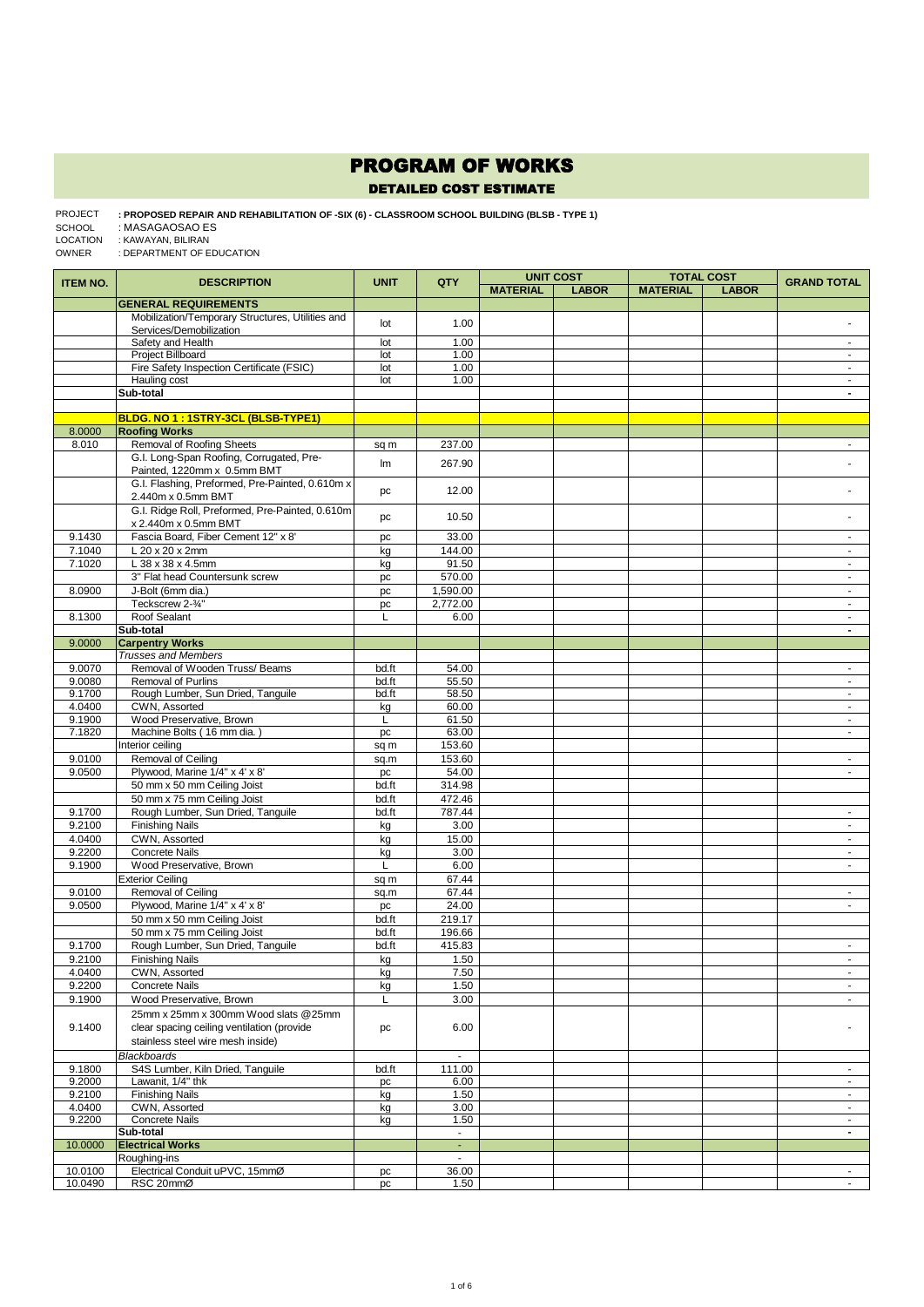| <b>ITEM NO.</b> | <b>DESCRIPTION</b>                                                                | <b>UNIT</b> | QTY    | <b>UNIT COST</b> |              | <b>TOTAL COST</b> |              | <b>GRAND TOTAL</b>       |
|-----------------|-----------------------------------------------------------------------------------|-------------|--------|------------------|--------------|-------------------|--------------|--------------------------|
|                 |                                                                                   |             |        | <b>MATERIAL</b>  | <b>LABOR</b> | <b>MATERIAL</b>   | <b>LABOR</b> |                          |
| 10.0800         | Entrance Cap 20mm dia.                                                            | pc          | 1.50   |                  |              |                   |              |                          |
| 10.1200         | Junction Box, 4" x 4" G.I.                                                        | pc          | 12.00  |                  |              |                   |              | $\blacksquare$           |
| 10.1300         | Utility Box, 2" x 4" G.I.                                                         | pc          | 6.00   |                  |              |                   |              | $\sim$                   |
|                 | Wires & Fixtures                                                                  |             | $\sim$ |                  |              |                   |              |                          |
| 10.1600         | 3.5 mm <sup>2</sup> THHN Wire, Stranded                                           | m           | 324.00 |                  |              |                   |              | $\sim$                   |
| 10.2700         | Duplex Convenience Outlet, Grounding Type,<br>20A. 250V                           | set         | 6.00   |                  |              |                   |              |                          |
| 10.3200         | 3 Single Pole Wall Switches in One Switch Plate<br>(10 AMP, 230V)                 | set         | 3.00   |                  |              |                   |              |                          |
| 10.3610         | FL 1 x 40W Industrial Type                                                        | set         | 18.00  |                  |              |                   |              | $\sim$                   |
| 10.3310         | Safety Switch 30A 2P                                                              | set         | 1.50   |                  |              |                   |              |                          |
| 10.5500         | <b>Electrical Tape</b>                                                            | pc          | 3.00   |                  |              |                   |              | $\sim$                   |
| 10.5400         | Wall Fan, 60W, 230V, 60Hz                                                         | set         | 6.00   |                  |              |                   |              | $\sim$                   |
|                 | Sub-total                                                                         |             | $\sim$ |                  |              |                   |              | $\overline{\phantom{0}}$ |
| 6.0000          | <b>Doors and Windows</b>                                                          |             | ÷.     |                  |              |                   |              |                          |
| 6.0100          | Removal of Door with Jamb                                                         | set         | 3.00   |                  |              |                   |              | $\blacksquare$           |
| 6.0200          | Removal of Window with Jamb                                                       | sq.m        | 46.50  |                  |              |                   |              | $\sim$                   |
| 6.0200          | Removal of Window with Jamb                                                       | sq.m        | 7.50   |                  |              |                   |              | $\sim$                   |
| 6.0600          | Door Jamb                                                                         | bd.ft       | 66.00  |                  |              |                   |              | $\blacksquare$           |
| 6.0330          | D-2, (0.90m x 2.10m) Panel Door                                                   | set         | 3.00   |                  |              |                   |              | $\sim$                   |
| 6.2000          | Hinges, Standard 3-1/2" x 3-1/2"                                                  | pa          | 12.00  |                  |              |                   |              | $\sim$                   |
| 6.1900          | Entrance, Lever Lockset                                                           | set         | 3.00   |                  |              |                   |              |                          |
| 6.0700          | Window Jamb                                                                       | bd.ft       | 304.50 |                  |              |                   |              | $\sim$                   |
| 6.1009          | Jalousie Window with Clear Glass Blades on<br>JalouPlus Type Silver Colored Frame | sq.ft       | 285.00 |                  |              |                   |              |                          |
| 6.1500          | <b>Security Grilles</b>                                                           | sq.ft       | 95.12  |                  |              |                   |              |                          |
|                 | Sub-total                                                                         |             |        |                  |              |                   |              | $\blacksquare$           |
| 13.0000         | <b>Painting Works</b>                                                             |             |        |                  |              |                   |              |                          |
|                 | Concrete surfaces                                                                 | sq.m        | 150.00 |                  |              |                   |              |                          |
| 13.0100         | Neutralizer                                                                       | gal         | 3.00   |                  |              |                   |              | $\sim$                   |
| 13.0200         | Latex, Flat                                                                       | qal         | 6.00   |                  |              |                   |              | $\sim$                   |
| 13.0400         | Latex, Semi Gloss                                                                 | gal         | 6.00   |                  |              |                   |              | $\sim$                   |
| 13.0500         | Acri Color                                                                        | qrt         | 1.50   |                  |              |                   |              | $\sim$                   |
|                 | <b>Interior Ceiling</b>                                                           | sq.m        | 153.60 |                  |              |                   |              |                          |
| 13.0600         | Enamel, Flatwall                                                                  | gal         | 9.00   |                  |              |                   |              | $\sim$                   |
| 13.0800         | Enamel, Semi Gloss                                                                | gal         | 16.50  |                  |              |                   |              | $\blacksquare$           |
| 13.0900         | <b>Paint Thinner</b>                                                              | qal         | 7.50   |                  |              |                   |              | $\sim$                   |
|                 | <b>Exterior Ceiling</b>                                                           | sq.m        | 67.44  |                  |              |                   |              |                          |
| 13.0600         | Enamel, Flatwall                                                                  | gal         | 4.50   |                  |              |                   |              | $\sim$                   |
| 13.0800         | Enamel, Semi Gloss                                                                | gal         | 7.50   |                  |              |                   |              | $\sim$                   |
| 13.0900         | <b>Paint Thinner</b>                                                              | gal         | 3.00   |                  |              |                   |              | $\sim$                   |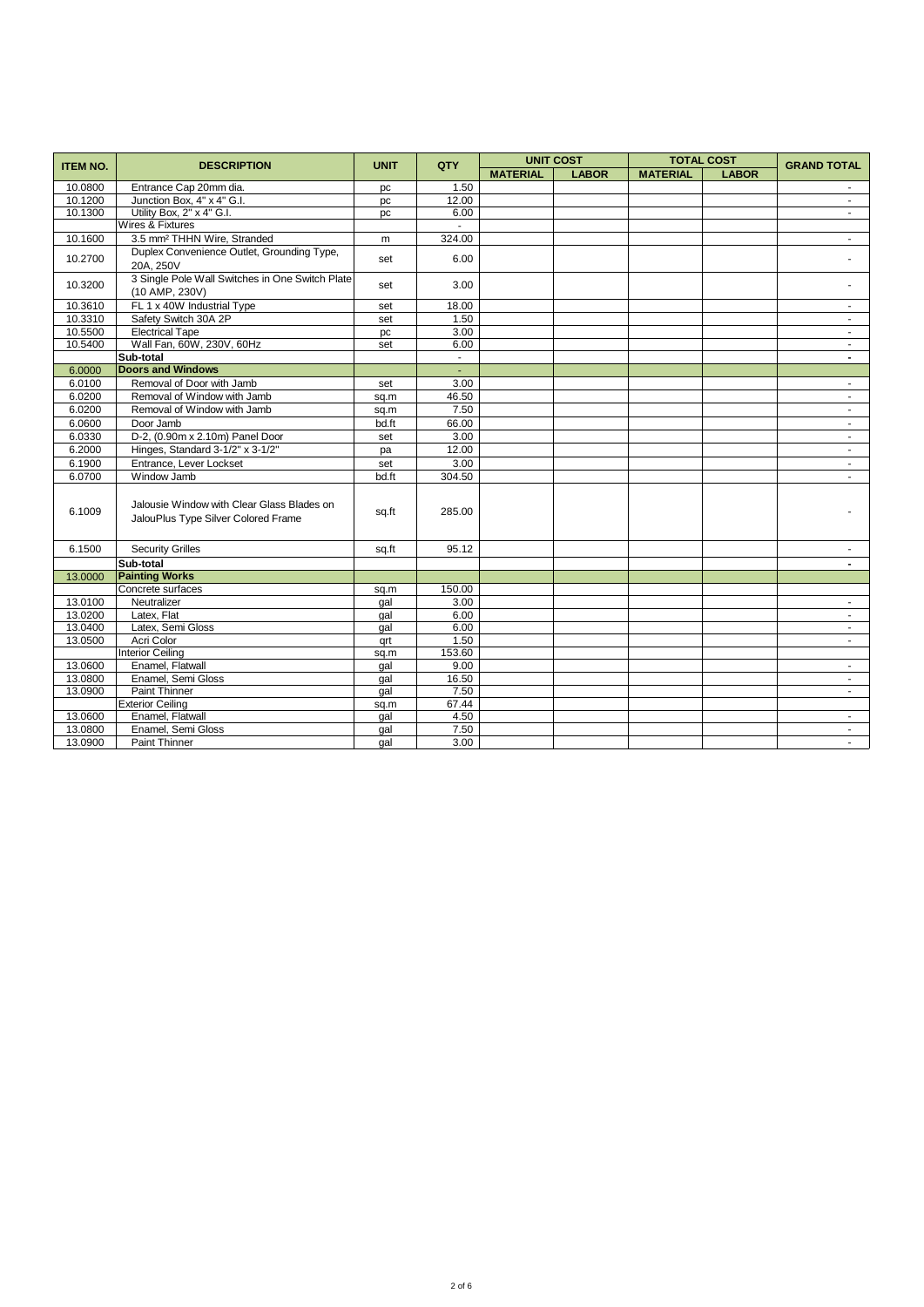| <b>ITEM NO.</b>  | <b>DESCRIPTION</b>                                         | <b>UNIT</b>    | QTY                                 |                 | <b>UNIT COST</b> |                 | <b>TOTAL COST</b> | <b>GRAND TOTAL</b>                    |
|------------------|------------------------------------------------------------|----------------|-------------------------------------|-----------------|------------------|-----------------|-------------------|---------------------------------------|
|                  |                                                            |                |                                     | <b>MATERIAL</b> | <b>LABOR</b>     | <b>MATERIAL</b> | <b>LABOR</b>      |                                       |
|                  | <b>Partition Wall</b>                                      | sq.m           | 22.50                               |                 |                  |                 |                   |                                       |
| 13.0600          | Enamel, Flatwall                                           | gal            | 1.50                                |                 |                  |                 |                   | $\sim$                                |
| 13.0800          | Enamel, Semi Gloss                                         | gal            | 3.00                                |                 |                  |                 |                   | $\sim$                                |
| 13.0900          | Paint Thinner                                              | gal            | 1.50                                |                 |                  |                 |                   | $\blacksquare$                        |
|                  | Doors and Windows                                          | sq.m           | 76.50                               |                 |                  |                 |                   |                                       |
| 13.0600          | Enamel, Flatwall                                           | gal            | 4.50                                |                 |                  |                 |                   | $\sim$                                |
| 13.0700          | <b>Glazing Putty</b>                                       | gal            | 4.50                                |                 |                  |                 |                   | $\blacksquare$<br>$\sim$              |
| 13.0800          | Enamel, Semi Gloss                                         | gal            | 9.00                                |                 |                  |                 |                   | $\sim$                                |
| 13.0900          | Paint Thinner<br>Sub-total                                 | gal            | 4.50                                |                 |                  |                 |                   | $\blacksquare$                        |
|                  | <b>Ramp on Fill (with Ramp Railing)</b>                    | cu.m           | 0.54                                |                 |                  |                 |                   |                                       |
| 2.0200           | <b>Portland Cement</b>                                     | bag            | 5.00                                |                 |                  |                 |                   | $\sim$                                |
| 2.0400           | Crushed Gravel 1"                                          | cu.m           | 0.75                                |                 |                  |                 |                   | $\blacksquare$                        |
| 2.0500           | Washed Sand                                                | cu.m           | 0.50                                |                 |                  |                 |                   | $\sim$                                |
| 5.0400           | 10mm x 6m RSB                                              | kg             | 23.28                               |                 |                  |                 |                   | $\blacksquare$                        |
| 3.1200           | G.I. Tie Wire                                              | kg             | 1.00                                |                 |                  |                 |                   | $\sim$                                |
| 7.2610           | G.I. Pipe 1-1/2"Ø Sch. 40                                  | pc             | 6.00                                |                 |                  |                 |                   | $\sim$                                |
| 7.3600           | <b>Welding Rod</b>                                         | kg             | 3.00                                |                 |                  |                 |                   | $\blacksquare$                        |
|                  | Sub-total                                                  |                |                                     |                 |                  |                 |                   | $\blacksquare$                        |
|                  |                                                            |                |                                     |                 |                  |                 |                   |                                       |
|                  | BLDG. NO 2: 1STRY-2 CL (BLSB-TYPE1)                        |                |                                     |                 |                  |                 |                   |                                       |
| 8.0000           | <b>Roofing Works</b>                                       |                |                                     |                 |                  |                 |                   |                                       |
| 8.010            | <b>Removal of Roofing Sheets</b>                           | sq m           | 158.00                              |                 |                  |                 |                   | $\blacksquare$                        |
|                  | G.I. Long-Span Roofing, Corrugated, Pre-                   | Im             | 178.60                              |                 |                  |                 |                   |                                       |
|                  | Painted, 1220mm x 0.5mm BMT                                |                |                                     |                 |                  |                 |                   |                                       |
|                  | G.I. Flashing, Preformed, Pre-Painted, 0.610m x            | pc             | 8.00                                |                 |                  |                 |                   |                                       |
|                  | 2.440m x 0.5mm BMT                                         |                |                                     |                 |                  |                 |                   |                                       |
|                  | G.I. Ridge Roll, Preformed, Pre-Painted, 0.610m            | pc             | 7.00                                |                 |                  |                 |                   |                                       |
|                  | x 2.440m x 0.5mm BMT                                       |                |                                     |                 |                  |                 |                   |                                       |
| 9.1430           | Fascia Board, Fiber Cement 12" x 8'                        | pc             | 22.00                               |                 |                  |                 |                   | $\blacksquare$                        |
| 7.1040           | L 20 x 20 x 2mm                                            | kg             | 96.00                               |                 |                  |                 |                   | $\sim$                                |
| 7.1020           | L 38 x 38 x 4.5mm                                          | kg             | 61.00                               |                 |                  |                 |                   | $\blacksquare$                        |
|                  | 3" Flat head Countersunk screw                             | pc             | 380.00                              |                 |                  |                 |                   | $\blacksquare$                        |
| 8.0900           | J-Bolt (6mm dia.)                                          | pc             | 1,060.00                            |                 |                  |                 |                   | $\sim$                                |
|                  | Teckscrew 2-3/4"                                           | pc             | 1,848.00                            |                 |                  |                 |                   | $\sim$                                |
| 8.1300           | Roof Sealant                                               | L              | 4.00                                |                 |                  |                 |                   | $\blacksquare$                        |
|                  | Sub-total                                                  |                |                                     |                 |                  |                 |                   | $\blacksquare$                        |
| 9.0000           | <b>Carpentry Works</b>                                     |                |                                     |                 |                  |                 |                   |                                       |
|                  | <b>Trusses and Members</b>                                 |                |                                     |                 |                  |                 |                   |                                       |
| 9.0070           | Removal of Wooden Truss/Beams                              | bd.ft          | 36.00                               |                 |                  |                 |                   | $\blacksquare$                        |
| 9.0080           | <b>Removal of Purlins</b>                                  | bd.ft          | 37.00                               |                 |                  |                 |                   | $\sim$                                |
| 9.1700           | Rough Lumber, Sun Dried, Tanguile                          | bd.ft          | 39.00                               |                 |                  |                 |                   | $\blacksquare$                        |
| 4.0400           | CWN, Assorted                                              | kg             | 40.00                               |                 |                  |                 |                   | $\blacksquare$                        |
| 9.1900<br>7.1820 | Wood Preservative, Brown<br>Machine Bolts (16 mm dia.      | L              | 41.00<br>42.00                      |                 |                  |                 |                   | $\sim$<br>$\mathcal{L}^{\mathcal{A}}$ |
|                  | Interior ceiling                                           | pc             | 102.40                              |                 |                  |                 |                   |                                       |
| 9.0100           | Removal of Ceiling                                         | sq m           | 102.40                              |                 |                  |                 |                   | $\sim$                                |
| 9.0500           | Plywood, Marine 1/4" x 4' x 8'                             | sq.m<br>pc     | 36.00                               |                 |                  |                 |                   | ÷.                                    |
|                  | 50 mm x 50 mm Ceiling Joist                                | bd.ft          | 209.98                              |                 |                  |                 |                   |                                       |
|                  | 50 mm x 75 mm Ceiling Joist                                | bd.ft          | 314.98                              |                 |                  |                 |                   |                                       |
| 9.1700           | Rough Lumber, Sun Dried, Tanguile                          | bd.ft          | 524.96                              |                 |                  |                 |                   | $\blacksquare$                        |
| 9.2100           | <b>Finishing Nails</b>                                     |                | 2.00                                |                 |                  |                 |                   |                                       |
|                  |                                                            | kg             |                                     |                 |                  |                 |                   | $\sim$                                |
| 4.0400<br>9.2200 | CWN, Assorted<br><b>Concrete Nails</b>                     | kg             | 10.00<br>2.00                       |                 |                  |                 |                   | $\sim$                                |
| 9.1900           | Wood Preservative, Brown                                   | kg<br>L        | 4.00                                |                 |                  |                 |                   |                                       |
|                  | <b>Exterior Ceiling</b>                                    |                | 44.96                               |                 |                  |                 |                   | $\sim$                                |
|                  | Removal of Ceiling                                         | sq m           |                                     |                 |                  |                 |                   |                                       |
| 9.0100           |                                                            | sq.m           | 44.96                               |                 |                  |                 |                   | $\sim$<br>$\blacksquare$              |
| 9.0500           | Plywood, Marine 1/4" x 4' x 8'                             | pc             | 16.00<br>146.11                     |                 |                  |                 |                   |                                       |
|                  | 50 mm x 50 mm Ceiling Joist<br>50 mm x 75 mm Ceiling Joist | bd.ft<br>bd.ft | 131.11                              |                 |                  |                 |                   |                                       |
| 9.1700           | Rough Lumber, Sun Dried, Tanguile                          | bd.ft          | 277.22                              |                 |                  |                 |                   | $\blacksquare$                        |
| 9.2100           | <b>Finishing Nails</b>                                     |                | 1.00                                |                 |                  |                 |                   |                                       |
| 4.0400           | CWN, Assorted                                              | kg             | 5.00                                |                 |                  |                 |                   | $\blacksquare$<br>$\sim$              |
| 9.2200           | Concrete Nails                                             | kg<br>kg       | 1.00                                |                 |                  |                 |                   | $\blacksquare$                        |
| 9.1900           | Wood Preservative, Brown                                   | L              | 2.00                                |                 |                  |                 |                   | $\sim$                                |
|                  |                                                            |                |                                     |                 |                  |                 |                   |                                       |
|                  | 25mm x 25mm x 300mm Wood slats @25mm                       |                |                                     |                 |                  |                 |                   |                                       |
| 9.1400           | clear spacing ceiling ventilation (provide                 | pc             | 6.00                                |                 |                  |                 |                   |                                       |
|                  | stainless steel wire mesh inside)                          |                |                                     |                 |                  |                 |                   |                                       |
|                  | <b>Blackboards</b>                                         |                | $\blacksquare$                      |                 |                  |                 |                   |                                       |
| 9.1800           | S4S Lumber, Kiln Dried, Tanguile                           | bd.ft          | 74.00                               |                 |                  |                 |                   |                                       |
| 9.2000           | Lawanit, 1/4" thk                                          | pc             | 4.00                                |                 |                  |                 |                   | $\omega$                              |
| 9.2100           | <b>Finishing Nails</b>                                     | kg             | 1.00                                |                 |                  |                 |                   | $\sim$                                |
| 4.0400           | CWN, Assorted                                              | kg             | 2.00                                |                 |                  |                 |                   | $\sim$                                |
| 9.2200           | <b>Concrete Nails</b><br>Sub-total                         | kg             | 1.00<br>$\mathcal{L}_{\mathcal{A}}$ |                 |                  |                 |                   | $\sim$<br>$\blacksquare$              |
| 10.0000          | <b>Electrical Works</b>                                    |                | $\sim$                              |                 |                  |                 |                   |                                       |
|                  | Roughing-ins                                               |                | $\blacksquare$                      |                 |                  |                 |                   |                                       |
|                  |                                                            |                |                                     |                 |                  |                 |                   |                                       |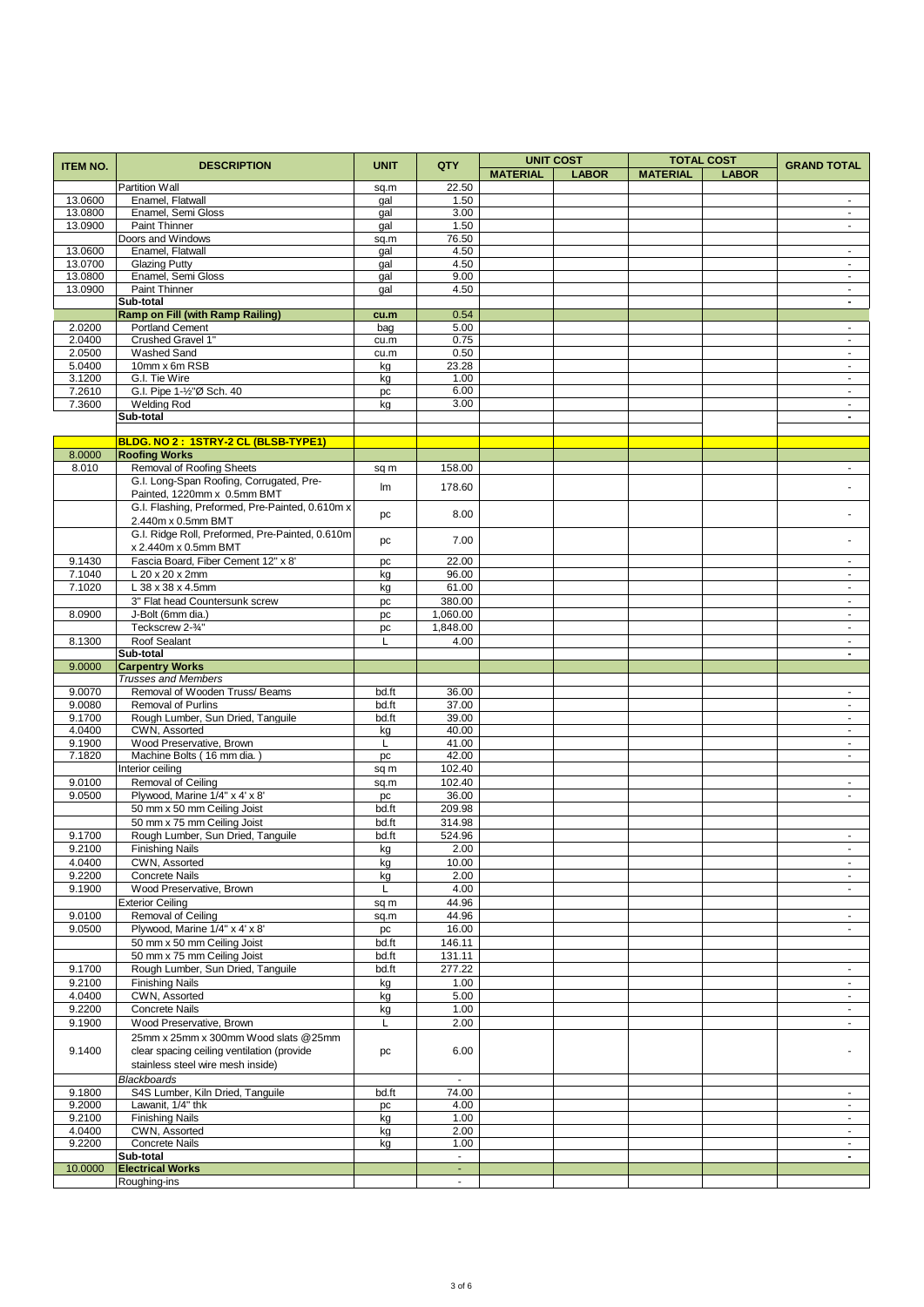|                    |                                                 | <b>UNIT</b> |                          |                 | <b>UNIT COST</b> |                 | <b>TOTAL COST</b> |                             |
|--------------------|-------------------------------------------------|-------------|--------------------------|-----------------|------------------|-----------------|-------------------|-----------------------------|
| <b>ITEM NO.</b>    | <b>DESCRIPTION</b>                              |             | QTY                      | <b>MATERIAL</b> | <b>LABOR</b>     | <b>MATERIAL</b> | <b>LABOR</b>      | <b>GRAND TOTAL</b>          |
| 10.0100            | Electrical Conduit uPVC, 15mmØ                  | pc          | 24.00                    |                 |                  |                 |                   |                             |
| 10.0490            | RSC 20mmØ                                       | pc          | 1.00                     |                 |                  |                 |                   | $\sim$                      |
| 10.0800            | Entrance Cap 20mm dia.                          | pc          | 1.00                     |                 |                  |                 |                   | $\blacksquare$              |
| 10.1200            | Junction Box, 4" x 4" G.I.                      | pc          | 8.00                     |                 |                  |                 |                   | $\blacksquare$              |
| 10.1300            | Utility Box. 2" x 4" G.I.                       | pc          | 4.00                     |                 |                  |                 |                   | $\omega$                    |
|                    | Wires & Fixtures                                |             | $\blacksquare$           |                 |                  |                 |                   |                             |
| 10.1600            | 3.5 mm <sup>2</sup> THHN Wire, Stranded         | m           | 216.00                   |                 |                  |                 |                   | $\blacksquare$              |
| 10.2700            | Duplex Convenience Outlet, Grounding Type,      |             | 4.00                     |                 |                  |                 |                   |                             |
|                    | 20A, 250V                                       | set         |                          |                 |                  |                 |                   |                             |
| 10.3200            | 3 Single Pole Wall Switches in One Switch Plate |             | 2.00                     |                 |                  |                 |                   |                             |
|                    | (10 AMP, 230V)                                  | set         |                          |                 |                  |                 |                   |                             |
| 10.3610            | FL 1 x 40W Industrial Type                      | set         | 12.00                    |                 |                  |                 |                   | $\blacksquare$              |
| 10.3310            | Safety Switch 30A 2P                            | set         | 1.00                     |                 |                  |                 |                   | $\sim$                      |
| 10.5500            | <b>Electrical Tape</b>                          | pc          | 2.00                     |                 |                  |                 |                   | $\blacksquare$              |
| 10.5400            | Wall Fan, 60W, 230V, 60Hz                       | set         | 4.00                     |                 |                  |                 |                   | $\mathcal{L}^{\mathcal{A}}$ |
|                    | Sub-total                                       |             | $\sim$                   |                 |                  |                 |                   | $\overline{\phantom{a}}$    |
| 6.0000             | <b>Doors and Windows</b>                        |             | $\blacksquare$           |                 |                  |                 |                   |                             |
| 6.0100             | Removal of Door with Jamb                       | set         | 2.00                     |                 |                  |                 |                   | $\sim$                      |
| 6.0200             | Removal of Window with Jamb                     | sq.m        | 31.00                    |                 |                  |                 |                   | $\blacksquare$              |
| 6.0200             | Removal of Window with Jamb                     | sq.m        | 5.00                     |                 |                  |                 |                   | $\mathcal{L}_{\mathcal{A}}$ |
| 6.0600             | Door Jamb                                       | bd.ft       | 44.00                    |                 |                  |                 |                   | $\omega$                    |
| 6.0330             | D-2, (0.90m x 2.10m) Panel Door                 | set         | 2.00                     |                 |                  |                 |                   | $\blacksquare$              |
| 6.2000             | Hinges, Standard 3-1/2" x 3-1/2"                | pa          | 8.00                     |                 |                  |                 |                   | $\sim$                      |
| 6.1900             | Entrance, Lever Lockset                         | set         | 2.00                     |                 |                  |                 |                   | $\sim$                      |
| 6.0700             | Window Jamb                                     | bd.ft       | 203.00                   |                 |                  |                 |                   | $\blacksquare$              |
|                    | Jalousie Window with Clear Glass Blades on      |             |                          |                 |                  |                 |                   |                             |
| 6.1009             | JalouPlus Type Silver Colored Frame with        |             | 190.00                   |                 |                  |                 |                   |                             |
|                    | Grilles                                         | sq.ft       |                          |                 |                  |                 |                   |                             |
| 6.1500             | <b>Security Grilles</b>                         |             | 95.12                    |                 |                  |                 |                   | ÷.                          |
|                    | Sub-total                                       | sq.ft       | $\overline{\phantom{a}}$ |                 |                  |                 |                   | $\blacksquare$              |
| 13.0000            | <b>Painting Works</b>                           |             |                          |                 |                  |                 |                   |                             |
|                    | Concrete surfaces                               |             |                          |                 |                  |                 |                   |                             |
| 13.0100            | Neutralizer                                     | sq.m        | 100.00<br>2.00           |                 |                  |                 |                   | $\sim$                      |
| 13.0200            | Latex, Flat                                     | gal         | 4.00                     |                 |                  |                 |                   | $\blacksquare$              |
|                    |                                                 | gal         |                          |                 |                  |                 |                   |                             |
| 13.0400            | Latex, Semi Gloss                               | gal         | 4.00                     |                 |                  |                 |                   | $\sim$                      |
| 13.0500            | Acri Color                                      | qrt         | 1.00                     |                 |                  |                 |                   | $\blacksquare$              |
|                    | <b>Interior Ceiling</b>                         | sq.m        | 102.40                   |                 |                  |                 |                   |                             |
| 13.0600            | Enamel, Flatwall                                | gal         | 6.00                     |                 |                  |                 |                   | $\blacksquare$              |
| 13.0800            | Enamel, Semi Gloss                              | gal         | 11.00                    |                 |                  |                 |                   | $\omega$                    |
| 13.0900            | Paint Thinner                                   | gal         | 5.00                     |                 |                  |                 |                   | $\blacksquare$              |
| 13.0600            | <b>Exterior Ceiling</b><br>Enamel, Flatwall     | sq.m        | 44.96<br>3.00            |                 |                  |                 |                   |                             |
|                    |                                                 | gal         |                          |                 |                  |                 |                   | $\sim$                      |
| 13.0800<br>13.0900 | Enamel, Semi Gloss<br>Paint Thinner             | gal         | 5.00<br>2.00             |                 |                  |                 |                   | $\blacksquare$<br>$\sim$    |
|                    | <b>Partition Wall</b>                           | gal         |                          |                 |                  |                 |                   |                             |
| 13.0600            | Enamel, Flatwall                                | sq.m        | 15.00<br>1.00            |                 |                  |                 |                   |                             |
| 13.0800            | Enamel, Semi Gloss                              | gal         | 2.00                     |                 |                  |                 |                   | $\sim$                      |
| 13.0900            | Paint Thinner                                   | gal         |                          |                 |                  |                 |                   | $\blacksquare$<br>$\omega$  |
|                    | Doors and Windows                               | gal         | 1.00<br>51.00            |                 |                  |                 |                   |                             |
| 13.0600            |                                                 | sq.m        | 3.00                     |                 |                  |                 |                   | $\sim$                      |
| 13.0700            | Enamel, Flatwall<br><b>Glazing Putty</b>        | gal         |                          |                 |                  |                 |                   | $\omega$                    |
|                    |                                                 | gal         | 3.00                     |                 |                  |                 |                   | $\blacksquare$              |
| 13.0800<br>13.0900 | Enamel, Semi Gloss<br>Paint Thinner             | gal<br>gal  | 6.00<br>3.00             |                 |                  |                 |                   | $\blacksquare$              |
|                    | Sub-total                                       |             |                          |                 |                  |                 |                   | $\overline{\phantom{a}}$    |
|                    | <b>Ramp on Fill (with Ramp Railing)</b>         | cu.m        | 0.54                     |                 |                  |                 |                   |                             |
| 2.0200             | <b>Portland Cement</b>                          | bag         | 5.00                     |                 |                  |                 |                   | $\sim$                      |
| 2.0400             | Crushed Gravel 1"                               | cu.m        | 0.75                     |                 |                  |                 |                   | $\blacksquare$              |
| 2.0500             | <b>Washed Sand</b>                              | cu.m        | 0.50                     |                 |                  |                 |                   | $\sim$                      |
| 5.0400             | 10mm x 6m RSB                                   | kg          | 23.28                    |                 |                  |                 |                   | $\omega_{\rm c}$            |
| 3.1200             | G.I. Tie Wire                                   | kg          | 1.00                     |                 |                  |                 |                   | $\sim$                      |
| 7.2610             | G.I. Pipe 1-1/2"Ø Sch. 40                       | pc          | 6.00                     |                 |                  |                 |                   | $\sim$                      |
| 7.3600             | <b>Welding Rod</b>                              | kg          | 3.00                     |                 |                  |                 |                   | $\sim$                      |
|                    | Sub-total                                       |             |                          |                 |                  |                 |                   | $\blacksquare$              |
|                    |                                                 |             |                          |                 |                  |                 |                   |                             |
|                    | BLDG. NO 3 : 1STRY-1CL (BLSB-TYPE1)             |             |                          |                 |                  |                 |                   |                             |
| 8.0000             | <b>Roofing Works</b>                            |             |                          |                 |                  |                 |                   |                             |
| 8.010              | Removal of Roofing Sheets                       | sq m        | 79.00                    |                 |                  |                 |                   | $\sim$                      |
|                    | G.I. Long-Span Roofing, Corrugated, Pre-        |             |                          |                 |                  |                 |                   |                             |
|                    | Painted, 1220mm x 0.5mm BMT                     | Im          | 89.30                    |                 |                  |                 |                   | $\blacksquare$              |
|                    | G.I. Flashing, Preformed, Pre-Painted, 0.610m x |             |                          |                 |                  |                 |                   |                             |
|                    | 2.440m x 0.5mm BMT                              | pc          | 4.00                     |                 |                  |                 |                   |                             |
|                    | G.I. Ridge Roll, Preformed, Pre-Painted, 0.610m |             |                          |                 |                  |                 |                   |                             |
|                    | x 2.440m x 0.5mm BMT                            | pc          | 3.50                     |                 |                  |                 |                   | $\blacksquare$              |
| 9.1430             | Fascia Board, Fiber Cement 12" x 8"             | pc          | 11.00                    |                 |                  |                 |                   | $\sim$                      |
| 7.1040             | L 20 x 20 x 2mm                                 | kg          | 48.00                    |                 |                  |                 |                   | $\sim$                      |
| 7.1020             | L 38 x 38 x 4.5mm                               | kg          | 30.50                    |                 |                  |                 |                   | $\sim$                      |
|                    | 3" Flat head Countersunk screw                  | pc          | 190.00                   |                 |                  |                 |                   |                             |
|                    |                                                 |             |                          |                 |                  |                 |                   |                             |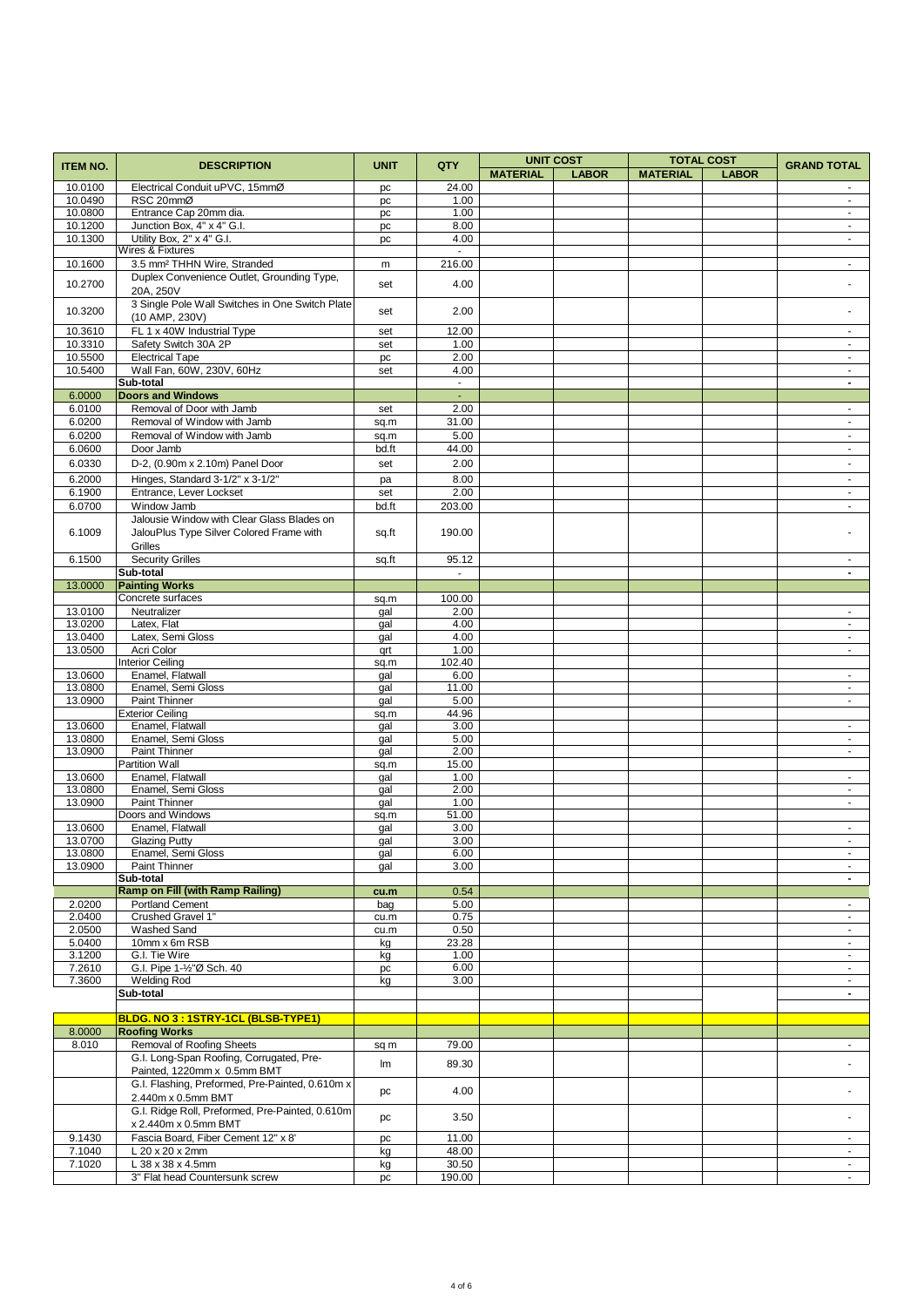| <b>ITEM NO.</b>  | <b>DESCRIPTION</b>                                            | <b>UNIT</b> | QTY                      |                 | <b>UNIT COST</b> |                 | <b>TOTAL COST</b> | <b>GRAND TOTAL</b>         |
|------------------|---------------------------------------------------------------|-------------|--------------------------|-----------------|------------------|-----------------|-------------------|----------------------------|
|                  |                                                               |             |                          | <b>MATERIAL</b> | <b>LABOR</b>     | <b>MATERIAL</b> | <b>LABOR</b>      |                            |
| 8.0900           | J-Bolt (6mm dia.)                                             | pc          | 530.00                   |                 |                  |                 |                   |                            |
|                  | Teckscrew 2-3/4"                                              | pc          | 924.00                   |                 |                  |                 |                   | $\blacksquare$             |
| 8.1300           | Roof Sealant                                                  | L           | 2.00                     |                 |                  |                 |                   | $\sim$                     |
| 9.0000           | Sub-total<br><b>Carpentry Works</b>                           |             |                          |                 |                  |                 |                   | $\blacksquare$             |
|                  | <b>Trusses and Members</b>                                    |             |                          |                 |                  |                 |                   |                            |
| 9.0070           | Removal of Wooden Truss/Beams                                 | bd.ft       | 18.00                    |                 |                  |                 |                   | $\omega$                   |
| 9.0080           | <b>Removal of Purlins</b>                                     | bd.ft       | 18.50                    |                 |                  |                 |                   | $\blacksquare$             |
| 9.1700           | Rough Lumber, Sun Dried, Tanguile                             | bd.ft       | 19.50                    |                 |                  |                 |                   | $\sim$                     |
| 4.0400           | CWN, Assorted                                                 | kg          | 20.00                    |                 |                  |                 |                   | $\blacksquare$             |
| 9.1900           | Wood Preservative, Brown                                      | L           | 20.50                    |                 |                  |                 |                   | $\omega$                   |
| 7.1820           | Machine Bolts (16 mm dia.)<br>Interior ceiling                | pc<br>sq m  | 21.00<br>51.20           |                 |                  |                 |                   | $\blacksquare$             |
| 9.0100           | Removal of Ceiling                                            | sq.m        | 51.20                    |                 |                  |                 |                   | $\blacksquare$             |
| 9.0500           | Plywood, Marine 1/4" x 4' x 8'                                | pc          | 18.00                    |                 |                  |                 |                   | $\blacksquare$             |
|                  | 50 mm x 50 mm Ceiling Joist                                   | bd.ft       | 104.99                   |                 |                  |                 |                   |                            |
|                  | 50 mm x 75 mm Ceiling Joist                                   | bd.ft       | 157.49                   |                 |                  |                 |                   |                            |
| 9.1700           | Rough Lumber, Sun Dried, Tanguile                             | bd.ft       | 262.48                   |                 |                  |                 |                   | $\sim$                     |
| 9.2100           | <b>Finishing Nails</b>                                        | kg          | 1.00                     |                 |                  |                 |                   | $\blacksquare$             |
| 4.0400           | CWN, Assorted                                                 | kg          | 5.00                     |                 |                  |                 |                   | $\sim$                     |
| 9.2200           | <b>Concrete Nails</b>                                         | kg          | 1.00                     |                 |                  |                 |                   | $\blacksquare$             |
| 9.1900           | Wood Preservative, Brown                                      | L           | 2.00                     |                 |                  |                 |                   | $\blacksquare$             |
|                  | <b>Exterior Ceiling</b>                                       | sq m        | 22.48                    |                 |                  |                 |                   |                            |
| 9.0100           | Removal of Ceiling                                            | sq.m        | 22.48                    |                 |                  |                 |                   | $\omega$                   |
| 9.0500           | Plywood, Marine 1/4" x 4' x 8'<br>50 mm x 50 mm Ceiling Joist | pc<br>bd.ft | 8.00<br>73.06            |                 |                  |                 |                   | $\sim$                     |
|                  | 50 mm x 75 mm Ceiling Joist                                   | bd.ft       | 65.55                    |                 |                  |                 |                   |                            |
| 9.1700           | Rough Lumber, Sun Dried, Tanguile                             | bd.ft       | 138.61                   |                 |                  |                 |                   | $\sim$                     |
| 9.2100           | <b>Finishing Nails</b>                                        | kg          | 0.50                     |                 |                  |                 |                   | $\blacksquare$             |
| 4.0400           | CWN, Assorted                                                 | kg          | 2.50                     |                 |                  |                 |                   | $\blacksquare$             |
| 9.2200           | <b>Concrete Nails</b>                                         | kg          | 0.50                     |                 |                  |                 |                   | $\omega$                   |
| 9.1900           | Wood Preservative, Brown                                      | L           | 1.00                     |                 |                  |                 |                   | $\sim$                     |
|                  | 25mm x 25mm x 300mm Wood slats @25mm                          |             |                          |                 |                  |                 |                   |                            |
| 9.1400           | clear spacing ceiling ventilation (provide                    | pc          | 3.00                     |                 |                  |                 |                   |                            |
|                  | stainless steel wire mesh inside)                             |             |                          |                 |                  |                 |                   |                            |
|                  | <b>Blackboards</b>                                            |             |                          |                 |                  |                 |                   |                            |
| 9.1800           | S4S Lumber, Kiln Dried, Tanguile                              | bd.ft       | 37.00                    |                 |                  |                 |                   | $\sim$                     |
| 9.2000           | Lawanit, 1/4" thk                                             | pc          | 2.00                     |                 |                  |                 |                   | $\blacksquare$             |
| 9.2100           | <b>Finishing Nails</b>                                        | kg          | 0.50                     |                 |                  |                 |                   | $\sim$                     |
| 4.0400<br>9.2200 | CWN, Assorted<br><b>Concrete Nails</b>                        | kg          | 1.00<br>0.50             |                 |                  |                 |                   | $\omega$<br>$\blacksquare$ |
|                  | Sub-total                                                     | kg          | $\blacksquare$           |                 |                  |                 |                   | $\blacksquare$             |
| 10.0000          | <b>Electrical Works</b>                                       |             | $\Box$                   |                 |                  |                 |                   |                            |
|                  | Roughing-ins                                                  |             | $\mathbf{r}$             |                 |                  |                 |                   |                            |
| 10.0100          | Electrical Conduit uPVC, 15mmØ                                | pc          | 12.00                    |                 |                  |                 |                   | ÷.                         |
| 10.0490          | RSC 20mmØ                                                     | pc          | 0.50                     |                 |                  |                 |                   | $\sim$                     |
| 10.0800          | Entrance Cap 20mm dia.                                        | pc          | 0.50                     |                 |                  |                 |                   | $\omega$                   |
| 10.1200          | Junction Box, 4" x 4" G.I.                                    | pc          | 4.00                     |                 |                  |                 |                   | $\sim$                     |
| 10.1300          | Utility Box, 2" x 4" G.I.<br>Wires & Fixtures                 | pc          | 2.00<br>$\blacksquare$   |                 |                  |                 |                   | $\sim$                     |
| 10.1600          | 3.5 mm <sup>2</sup> THHN Wire, Stranded                       | m           | 108.00                   |                 |                  |                 |                   |                            |
|                  | Duplex Convenience Outlet, Grounding Type,                    |             |                          |                 |                  |                 |                   |                            |
| 10.2700          | 20A. 250V                                                     | set         | 2.00                     |                 |                  |                 |                   |                            |
|                  | 3 Single Pole Wall Switches in One Switch Plate               |             |                          |                 |                  |                 |                   |                            |
| 10.3200          | (10 AMP, 230V)                                                | set         | 1.00                     |                 |                  |                 |                   |                            |
| 10.3610          | FL 1 x 40W Industrial Type                                    | set         | 6.00                     |                 |                  |                 |                   | $\sim$                     |
| 10.3310          | Safety Switch 30A 2P                                          | set         | 0.50                     |                 |                  |                 |                   | $\sim$                     |
| 10.5500          | <b>Electrical Tape</b>                                        | pc          | 1.00                     |                 |                  |                 |                   | $\sim$                     |
| 10.5400          | Wall Fan, 60W, 230V, 60Hz                                     | set         | 2.00                     |                 |                  |                 |                   | $\omega$                   |
| 6.0000           | Sub-total<br><b>Doors and Windows</b>                         |             | $\sim$<br>$\blacksquare$ |                 |                  |                 |                   | $\blacksquare$             |
| 6.0100           | Removal of Door with Jamb                                     | set         | 1.00                     |                 |                  |                 |                   | $\blacksquare$             |
| 6.0200           | Removal of Window with Jamb                                   | sq.m        | 15.50                    |                 |                  |                 |                   | $\sim$                     |
| 6.0200           | Removal of Window with Jamb                                   | sq.m        | 2.50                     |                 |                  |                 |                   | $\blacksquare$             |
| 6.0600           | Door Jamb                                                     | bd.ft       | 22.00                    |                 |                  |                 |                   | $\sim$                     |
| 6.0330           | D-2, (0.90m x 2.10m) Panel Door                               | set         | 1.00                     |                 |                  |                 |                   | $\sim$                     |
| 6.2000           | Hinges, Standard 3-1/2" x 3-1/2"                              | pa          | 4.00                     |                 |                  |                 |                   | $\sim$                     |
| 6.1900           | Entrance, Lever Lockset                                       | set         | 1.00                     |                 |                  |                 |                   | $\sim$                     |
| 6.0700           | Window Jamb                                                   | bd.ft       | 101.50                   |                 |                  |                 |                   | $\sim$                     |
|                  | Jalousie Window with Clear Glass Blades on                    |             |                          |                 |                  |                 |                   |                            |
| 6.1009           | JalouPlus Type Silver Colored Frame with                      | sq.ft       | 95.00                    |                 |                  |                 |                   |                            |
|                  | Grilles<br><b>Security Grilles</b>                            |             |                          |                 |                  |                 |                   |                            |
| 6.1500           | Sub-total                                                     | sq.ft       | 95.12<br>$\blacksquare$  |                 |                  |                 |                   | $\blacksquare$             |
| 13.0000          | <b>Painting Works</b>                                         |             |                          |                 |                  |                 |                   |                            |
|                  | Concrete surfaces                                             | sq.m        | 50.00                    |                 |                  |                 |                   |                            |